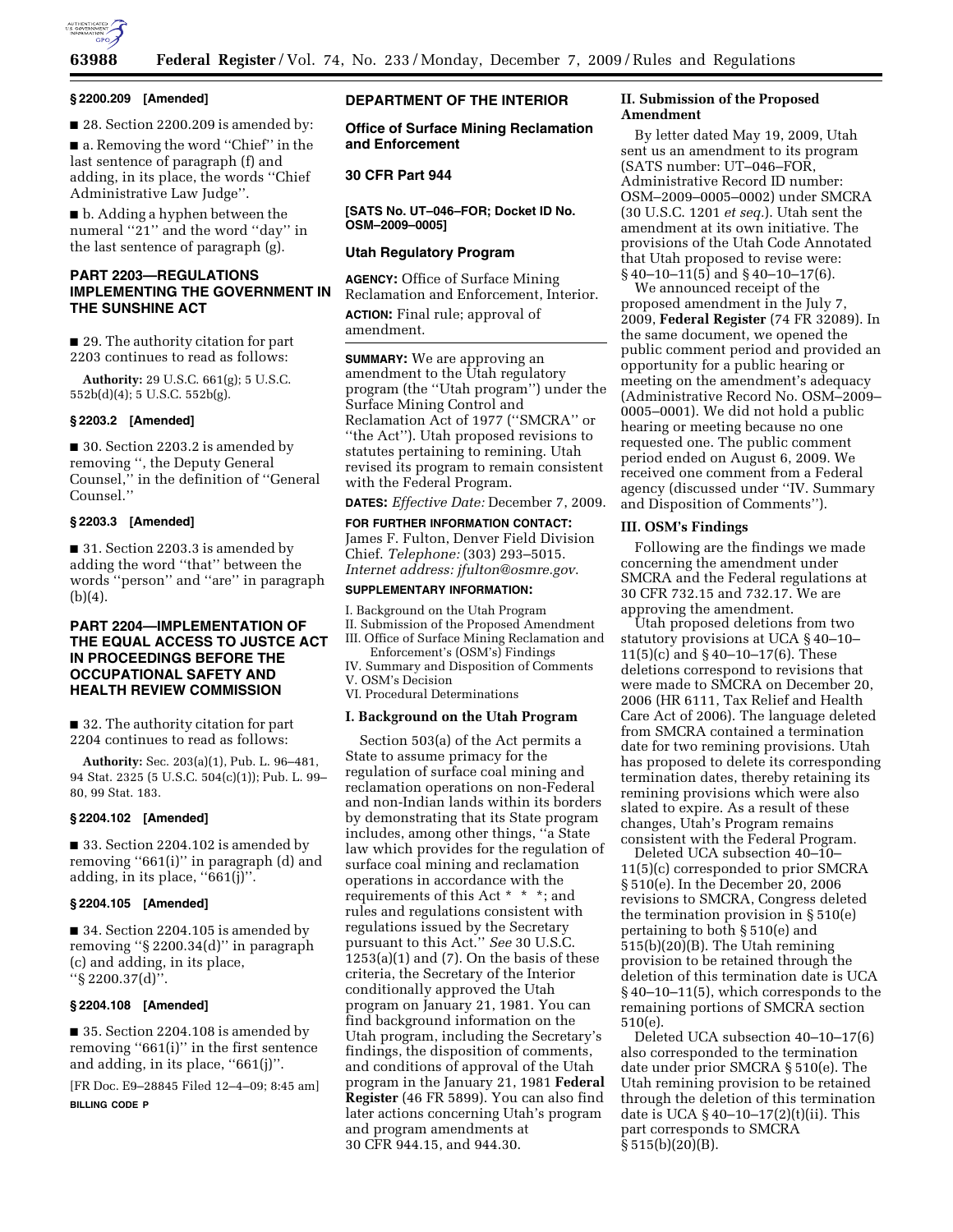These changes directly correspond to revisions made to SMCRA on December 20, 2006. The language retained through these changes is the same as or similar to the corresponding Federal language. For these reasons, we find these changes to be in accordance with SMCRA and approve them.

# **IV. Summary and Disposition of Comments**

#### *Public Comments*

We asked for public comments on the amendment (Administrative Record Document ID No. OSM–2009–0005– 0001), but did not receive any.

## *Federal Agency Comments*

Under 30 CFR 732.17(h)(11)(i) and section 503(b) of SMCRA, we requested comments on the amendment from various Federal agencies with an actual or potential interest in the Utah program (Administrative Record Document ID No. OSM–2009–0005–0003).

We received one comment from the Bureau of Land Management (BLM) dated June 4, 2009 (Administrative Record Document ID No. OSM–2009– 0005–0004). The BLM reviewed the amendment and found it to be acceptable because the changes would modify the Utah Program to match the current provisions of SMCRA.

# *Environmental Protection Agency (EPA) Concurrence and Comments*

Under 30 CFR 732.17(h)(11)(i), OSM requested comments on the amendment from the EPA (Administrative Record Document ID No. OSM–2009–0005– 0003). The EPA did not respond to our request.

## *State Historic Preservation Officer (SHPO) and the Advisory Council on Historic Preservation (ACHP)*

Under 30 CFR 732.17(h)(4), we are required to request comments from the SHPO and ACHP on amendments that may have an effect on historic properties. On May 22, we requested comments on Utah's amendment (Administrative Record Document ID No. OSM–2009–0005–0003). By letter dated June 10, 2009, the Utah State Historic Preservation Officer stated that he had no comment concerning the proposed regulation changes (Administrative Record ID No. OSM– 2009–0005–0005).

#### **V. OSM's Decision**

Based on the above findings, we approve Utah's May 19, 2009 amendment.

To implement this decision, we are amending the Federal regulations at 30 CFR Part 944, which codify decisions

concerning the Utah program. We find that good cause exists under 5 U.S.C. 553(d)(3) to make this final rule effective immediately. Section 503(a) of SMCRA requires that the State's program demonstrates that the State has the capability of carrying out the provisions of the Act and meeting its purposes. Making this regulation effective immediately will expedite that process. SMCRA requires consistency of State and Federal standards.

#### *Effect of OSM's Decision*

Section 503 of SMCRA provides that a State may not exercise jurisdiction under SMCRA unless the State program is approved by the Secretary. Similarly, 30 CFR 732.17(a) requires that any change of an approved State program be submitted to OSM for review as a program amendment. The Federal regulations at 30 CFR 732.17(g) prohibit any changes to approved State programs that are not approved by OSM. In the oversight of the Utah program, we will recognize only the statutes, regulations and other materials we have approved, together with any consistent implementing policies, directives and other materials. We will require Utah to enforce only approved provisions.

#### **VI. Procedural Determinations**

#### *Executive Order 12630—Takings*

This rule does not have takings implications. This determination is based on the analysis performed for the counterpart Federal regulation.

# *Executive Order 12866—Regulatory Planning and Review*

This rule is exempted from review by the Office of Management and Budget (OMB) under Executive Order 12866 (Regulatory Planning and Review).

# *Executive Order 12988—Civil Justice Reform*

The Department of the Interior has conducted the reviews required by section 3 of Executive Order 12988 and has determined that this rule meets the applicable standards of subsections (a) and (b) of that section. However, these standards are not applicable to the actual language of State regulatory programs and program amendments because each program is drafted and promulgated by a specific State, not by OSM. Under sections 503 and 505 of SMCRA (30 U.S.C. 1253 and 1255) and the Federal regulations at 30 CFR 730.11, 732.15, and 732.17(h)(10), decisions on proposed State regulatory programs and program amendments submitted by the States must be based solely on a determination of whether the submittal is consistent with SMCRA and its implementing Federal regulations and whether the other requirements of 30 CFR Parts 730, 731, and 732 have been met.

# *Executive Order 13132—Federalism*

This rule does not have Federalism implications. SMCRA delineates the roles of the Federal and State governments with regard to the regulation of surface coal mining and reclamation operations. One of the purposes of SMCRA is to ''establish a nationwide program to protect society and the environment from the adverse effects of surface coal mining operations.'' Section 503(a)(1) of SMCRA requires that State laws regulating surface coal mining and reclamation operations be ''in accordance with'' the requirements of SMCRA, and section 503(a)(7) requires that State programs contain rules and regulations ''consistent with'' regulations issued by the Secretary pursuant to SMCRA.

## *Executive Order 13175—Consultation and Coordination With Indian Tribal Governments*

In accordance with Executive Order 13175, we have evaluated the potential effects of this rule on Federally recognized Indian Tribes and have determined that the rule does not have substantial direct effects on one or more Indian Tribes, on the relationship between the Federal government and Indian Tribes, or on the distribution of power and responsibilities between the Federal government and Indian Tribes. The rule does not involve or affect Indian Tribes in any way.

## *Executive Order 13211—Regulations That Significantly Affect the Supply, Distribution, or Use of Energy*

On May 18, 2001, the President issued Executive Order 13211 which requires agencies to prepare a Statement of Energy Effects for a rule that is (1) considered significant under Executive Order 12866, and (2) likely to have a significant adverse effect on the supply, distribution, or use of energy. Because this rule is exempt from review under Executive Order 12866 and is not expected to have a significant adverse effect on the supply, distribution, or use of energy, a Statement of Energy Effects is not required.

#### *National Environmental Policy Act*

This rule does not require an environmental impact statement because section 702(d) of SMCRA (30 CFR U.S.C. 1292(d)) provides that agency decisions on proposed State regulatory program provisions do not